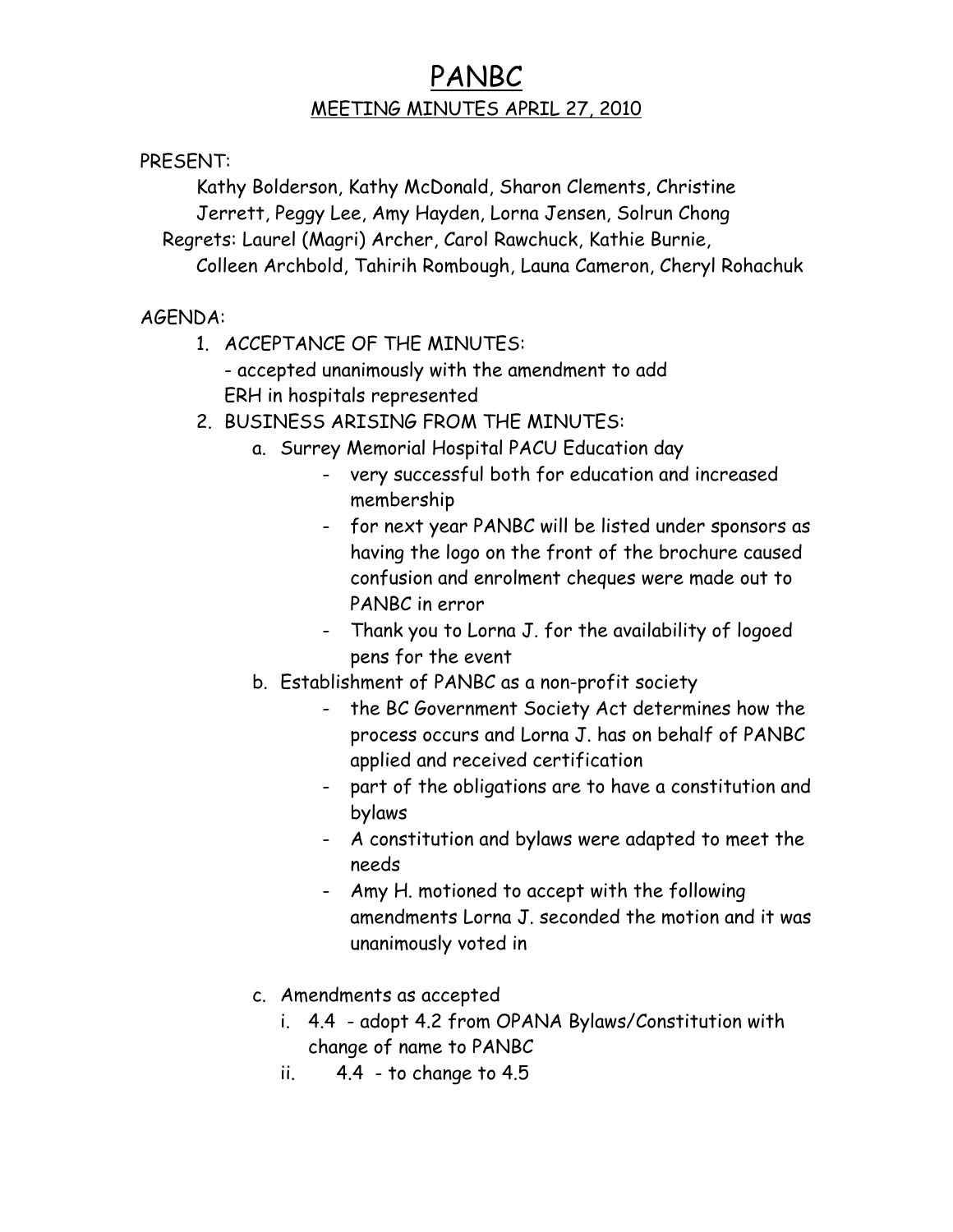- iii. 6.1.3 Non-voting members of the Board shall consist of Past President, Treasurer Elect and Secretary Elect
- iv. 6.11 PANBC Board shall consist of the Officers of the Corporation:

President, President Elect, Secretary and Treasurer

As well as:

- 6.12 Regional directors (or delegate) one from each health authority Vancouver Island, Vancouver Coastal (to include Providence Health and ?bcgeu), Fraser Health, Kamloops/Okanagan, Northern/Interior, Kootenay and Northwest
- v. 6.13 amended to read a minimum of 3 times/year
- vi. 7.2.1 President will serve as the NAPAN representative or will appoint a delegate
- vii. 7.2.3 Add two year term
- viii. 7.2.5 to adopt Article 6.3 of OPANA constitution/bylaws specifying Treasure and Secretary serving one year term initially
- d. Election process
	- i. Nomination forms will be available on PANBC website and will be sent to all members by MAY 3, 2010
	- ii. Nominations will commence MAY 3 closing 2400 MAY 24, 2010
	- iii. Nominations may be submitted electronically or mailed to PANBC to address stipulated on form
	- iv. Nominees and Nominators (2) must be members of PANBC
	- v. Nomination form will be revised to increase clarity and the nominations for the initial board will be for specific positions
	- vi. Voting will begin via email on JUNE 1 and will cease on JUNE 24
	- vii. Kathy Bolderson and Kathy McDonald have volunteered to serve as scrutineers
- e. Following the election and the AGM there will be established three signatory's for business – requiring two of the three for any particular transaction